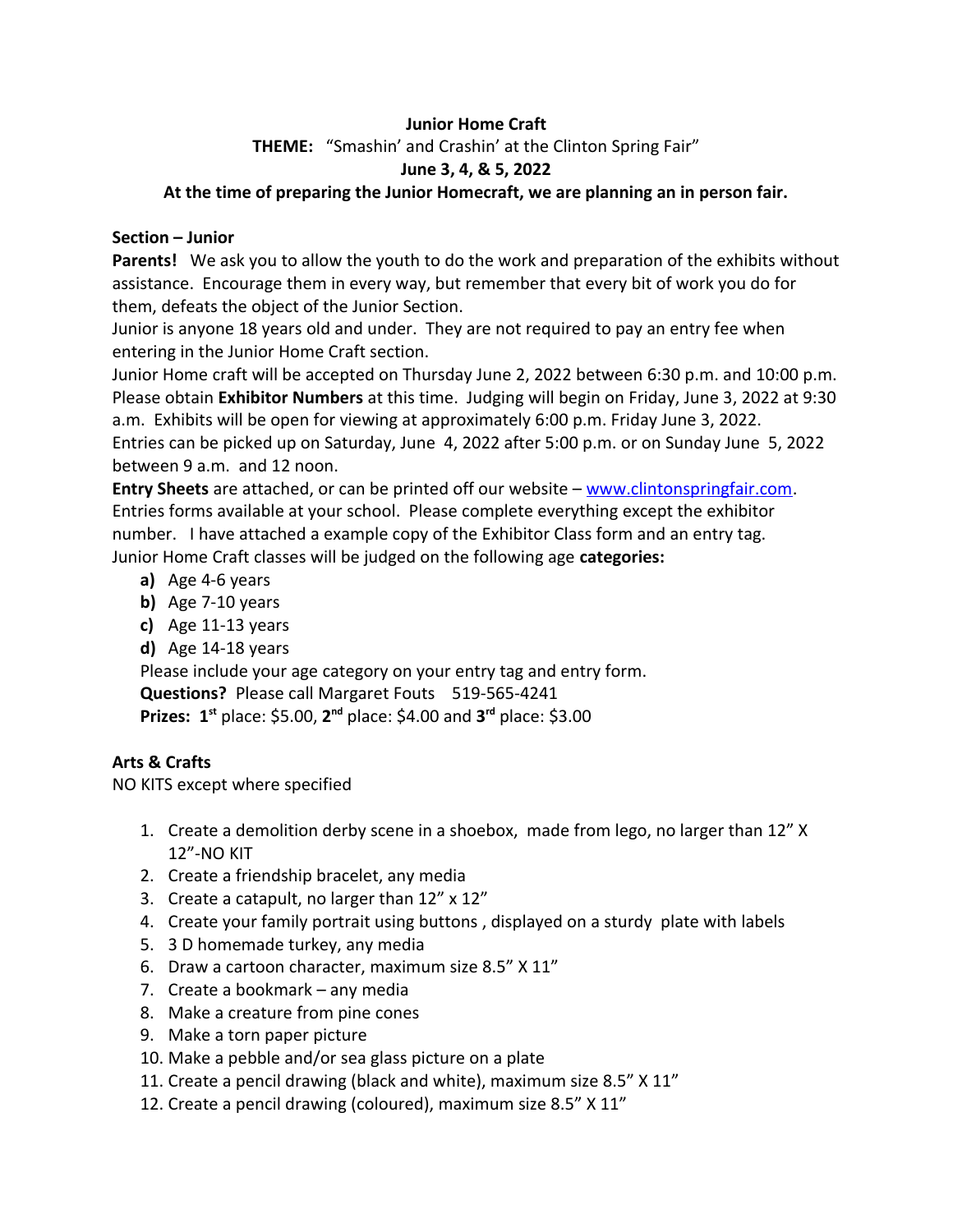- 13. Handmade musical instrument
- 14. Create a paper plate car
- 15. Decorate a bottle from your blue box to make a vase
- 16. Create a key chain –any media
- 17. Make a birthday card for a friend
- 18. Create a unicorn or monster any media
- 19. Create a squishy stress ball
- 20. Transform any size of a can into a beautiful masterpiece
- 21. Create a paper toilet roll race car
- 22. Create a mini Mason jar aquarium
- 23. Best dressed baseball hat
- 24. Create a sculpture using shredded paper
- 25. Free hand drawing any subject
- 26. Create a Canada flag any media
- 27. Create a 3-D spring picture max of 12"x 12" any media
- 28. Make a finger painting maximum size 8.5" X 14"
- 29. Make a clothes pin craft
- 30. Make an item from Perler beads
- 31. Any other craft item, not listed above

## **Amateur Photography**

# **Pictures are to be no larger than 5" X 7", unless specified. Entries must be mounted on card stock or similar paper for display. Digital photos must be printed on photo paper. Photos must not be framed.**

- 32. Animal or Pet
- 33. Landscape scene , any season
- 34. "Yummy"
- 35. Family time
- 36. Fun with friends
- 37. "Party time"
- 38. A photo of pebbles or rocks
- 39. Object with a shadow
- 40. Stormy weather
- 41. Selfie
- 42. Black & white your choice
- 43. Sports
- 44. Just clouds
- 45. Spider web(s)
- 46. Close up of a flower
- 47. My favourite toy
- 48. Special occasion
- 49. Christmas
- 50. Animal tracks
- 51. A sunrise or sun set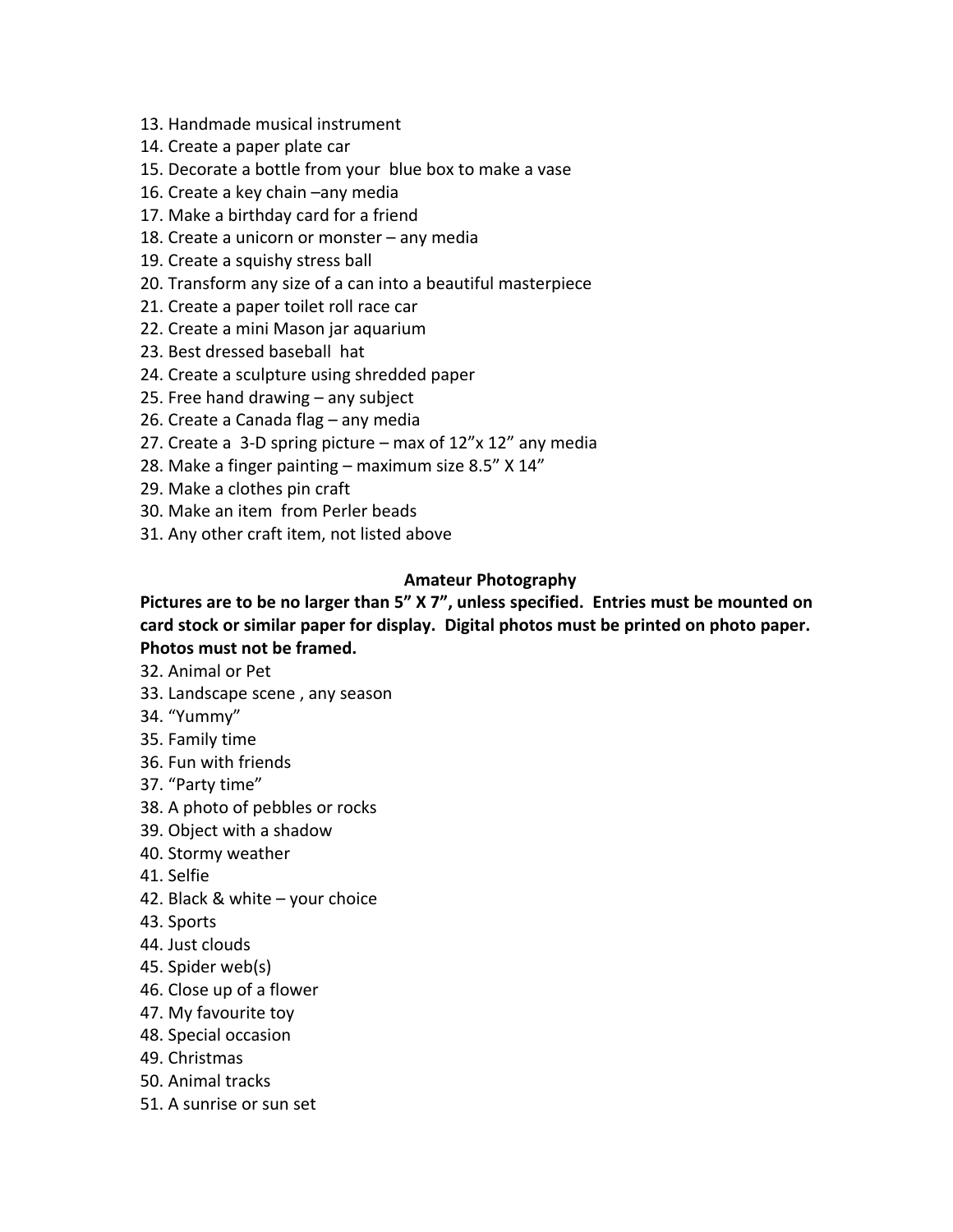52. Water action

- 53. A bird
- 54. A picture of your favourite vehicle

## **Baking**

**Entries should be in clear plastic bags, tied, and displayed on suitable plates. Entry tag to be taped to bag.**

- 55. Bake and decorate 3 cupcakes
- 56. 1 slice of dessert pizza on a paper plate
- 57. Three chocolate hay stacks
- 58. Make 3 chocolate chip muffins
- 59. 3 chocolate chip oatmeal cookies
- 60. 3 decorated sugar cookies
- 61. Create a trail mix of your own in a plastic bag  $-1$  cup
- 62. Make a flower using marshmallows

# 63. **PLAIN CHOCOLATE CHIP COOKIES COMPETITION**

**OPEN TO YOUTH UP TO 15 YEARS (as of December 31st of current year)** 

**The winner of this class will be eligible to enter at District 8 Competition. The winner of the District 8 Competition will receive prize monies paid by the District. The entry will consist of 8 cookies displayed on a firm disposable plate – cookies no larger than 3" (7.5cm) not less than 2" (5cm)**

## **Christmas in June**

- 64. Create a Lego Christmas tree (in a low box)
- 65. Create a sugar cube igloo
- 66. Make tissue paper stain glass ornament
- 67. Make and decorate a popsicle snowflake
- 68. Make a paper bag snowman
- 69. Wrap a Christmas gift box
- 70. Make a paper snowflake
- 71. Any other Christmas article, not listed above

## **Floral**

- 72. Using spring flowers (example -Lilacs), create an arrangement
- 73. Grow a bean plant from seed, minimum growth of 2 weeks required
- 74. Create a collage of dried flowers and leaves 8.5" x 11"
- 75. Create a floating flower display
- 76. Any other Floral, not listed above

## **Woodworking**

- 77. Step Stool
- 78. Display Shelf
- 79. Picture Frame
- 80. Bird Feeder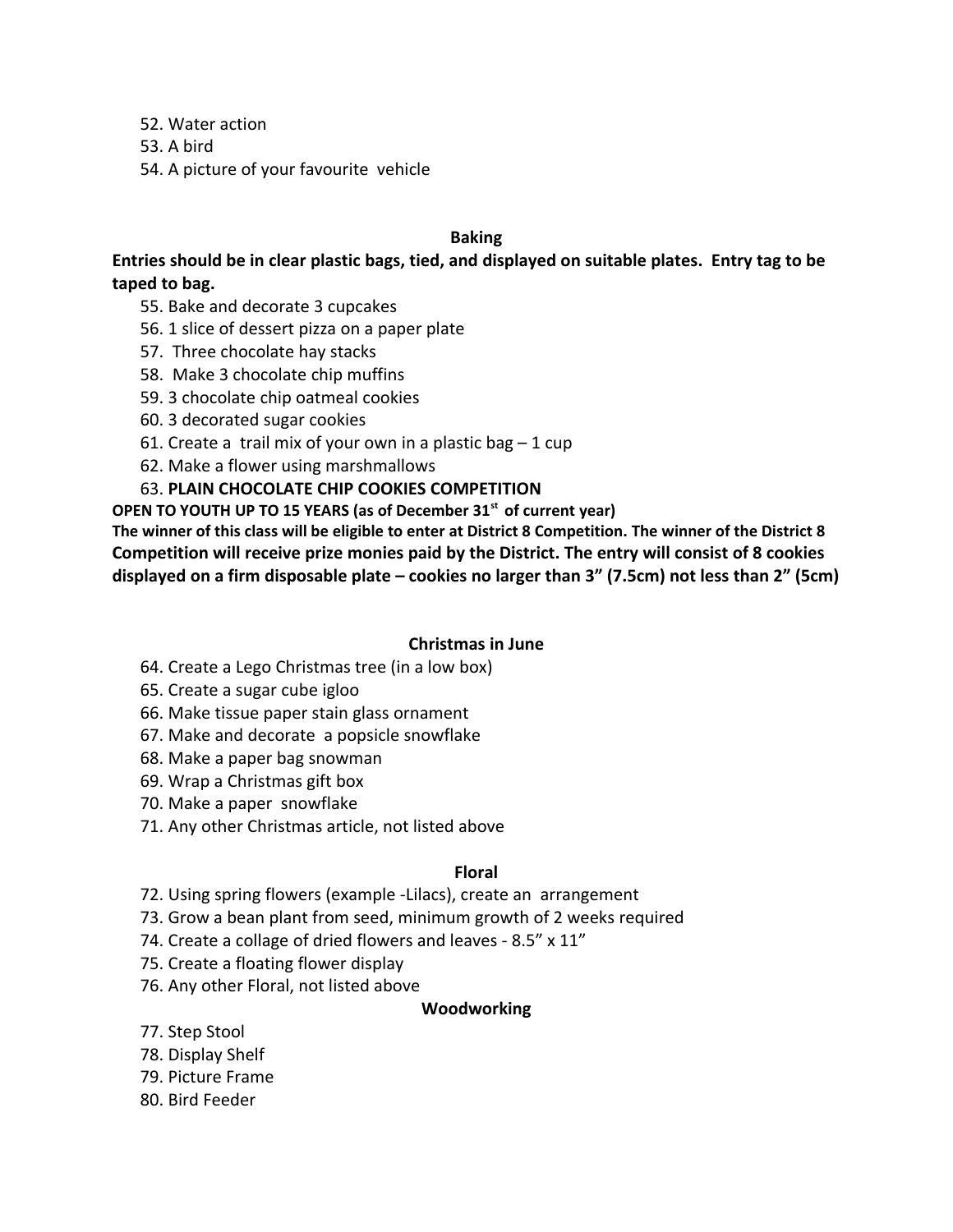- 81. One handcrafted item of wood burning
- 82. Any other wooden article, not listed above

#### **Elementary**

**We encourage students to participate in the Arts and Crafts section of the Junior Class, in addition to the Elementary and Poster section below. All entries are welcome.** 

**Entries will be picked up on May 23, 2022 by a member of the fair board. We will do our best to return all entries to the schools the week following the fair.**

 **KINDERGARTEN – GRADE 4** Kindergarten – Create a folded paper fan – decorate

Grade 1 – Trace your hand and make one animal or creature

Grade 2 – Starting with an empty paper roll, make a rocket

Grade 3 – Construct one caterpillar – any media

Grade 4 - Make an item from an ancient nation, civilization-labelled the item and civilization

#### **GRADE 5 – GRADE 8**

Grade 5 – Create a dot picture using Q tip and paint

Grade 6 – Make five 3D figures out of plasticine, ie. cylinder, sphere and cube -labelled the 3-D figures displayed on a sturdy plate

Grade 7 –Using a pencil, draw a picture of a house approx. 8 ½ "x 11"

Grade 8 -Using pencil crayons, draw a picture of a house approx. 8 ½" x 11"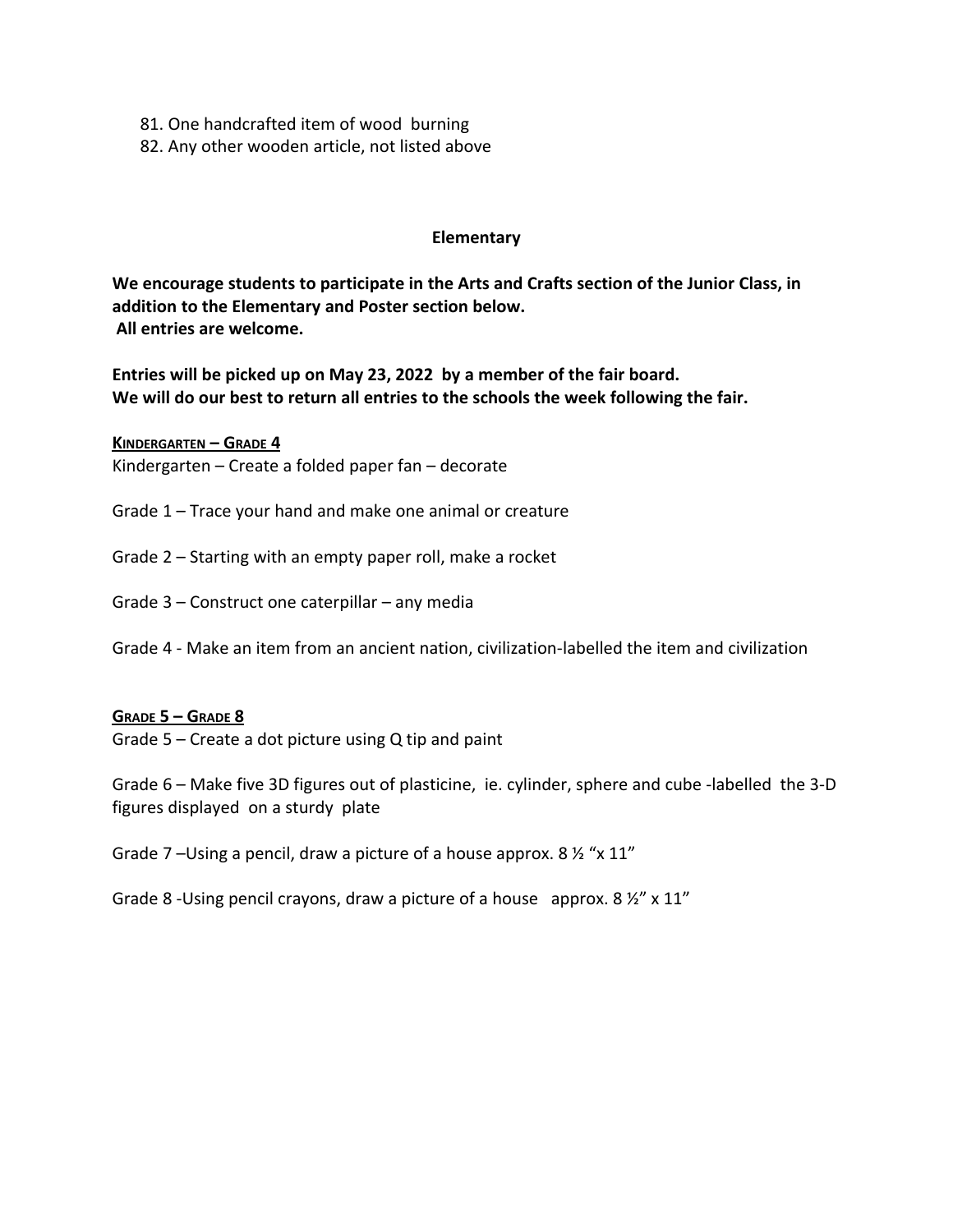## **YOUTH POSTER COMPETITION**

## **Theme of Poster: "Smashing and Crashing at the Clinton Spring Fair"** THREE CLASSES: **A) Junior – up to and including Grade 4**

## **B) Intermediate – Grade 5 up to and including Grade 8**

 **C) Senior – Grade 9 up to and including Grade 12** 

## **Rules:**

- 1. Must be hand drawn
- 2. Poster size: Minimum 8  $\frac{1}{2}$ " x 11" (22 cm x 28 cm) without border and Maximum 11" x 17" (28 cm x
	- 44 cm) without border
- 4. On the back of the poster, please list: Name of Fair (Clinton Spring Fair) and District 8. Owner of the

 Poster and grade. We will require a full address of winners to send the poster on into the District 8

Competition, and may contact the school to help further identify winners.

- 5. **Name and date of the fair must be clearly shown on the front of the poster.**
- 6. The Society will be mounting the winning entry on BLACK Cardstock or Bristol board exposing a
	- 5.5 cm border on all four sides.

## **JUDGING CRITERIA:**

- 1. Overall appearance 20 points
- 2. Attract and hold attention 25 points
- 3. Competition theme clear 40 points
- 4. Quality of material/end product 15 points

The winning poster from each class will be eligible to enter in the District competition. The District winner will compete for prizes at the Ontario Association of Agricultural Societies convention in February 2023. Winning posters will be returned after the District competition.